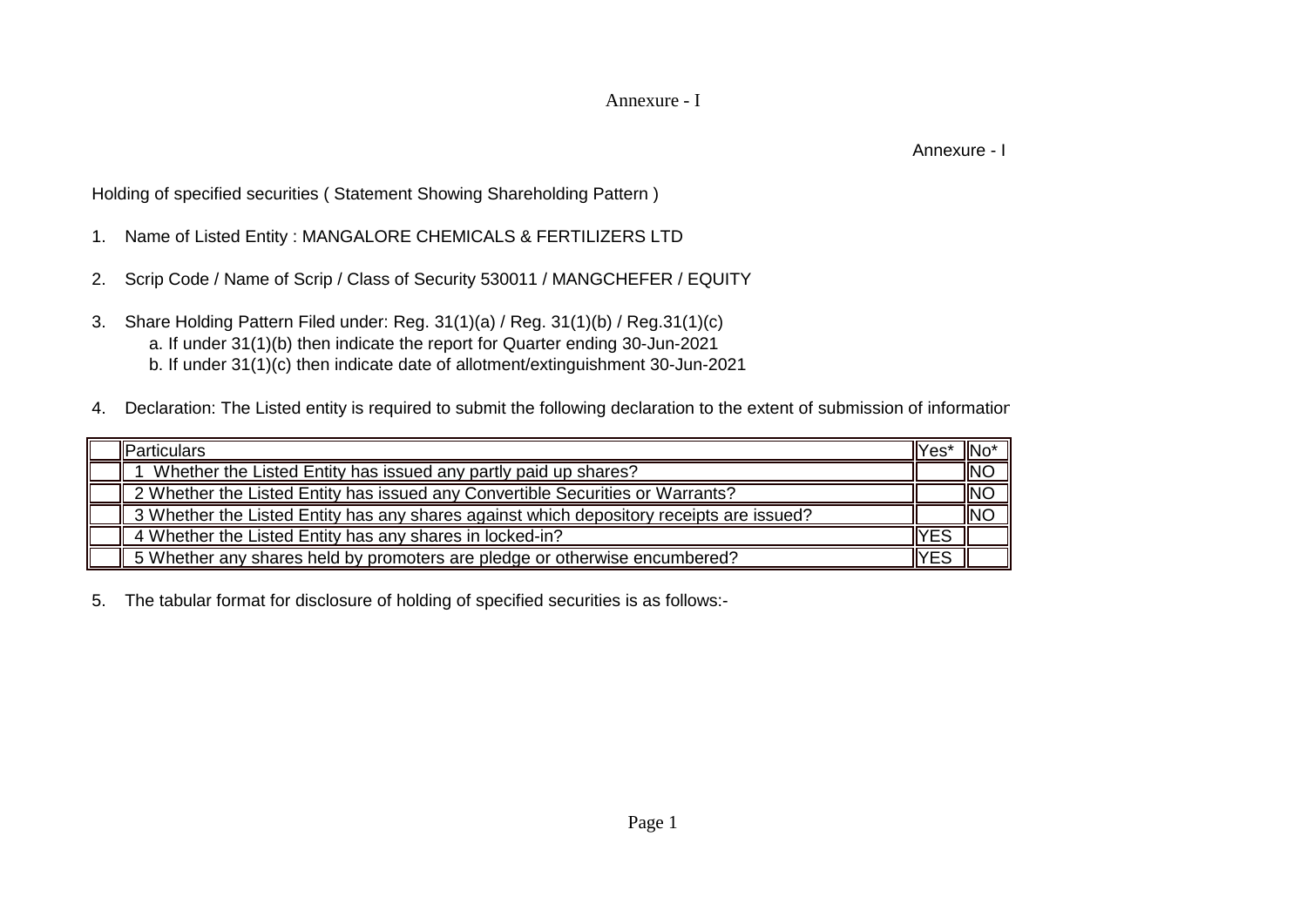|      |                       |              |               | Table I - Summary Statement holding of specified securities |               |                 |                   |               |                     |                         |                  |               |                    |              |          |                   |          |                  |
|------|-----------------------|--------------|---------------|-------------------------------------------------------------|---------------|-----------------|-------------------|---------------|---------------------|-------------------------|------------------|---------------|--------------------|--------------|----------|-------------------|----------|------------------|
|      |                       |              |               |                                                             |               |                 |                   |               |                     |                         |                  |               |                    |              |          |                   |          |                  |
| Cate | Category of           | Nos. of      | No. of        | No. of                                                      | No. of shares | Total nos.      | Shareholding as   |               |                     | Number of Voting Rights |                  | No. of Shares | Shareholding,      | Number of    |          | Number of Shares  |          | Number of equity |
| gory | Shareholder           | Shareholders |               | ully paid up Partly paid-up                                 | underlying    | shares held     | a % of total no.  |               |                     | held in each class of   |                  | Underlying    | as a % assuming    | Locked in    |          | pledged or        |          | shares held in   |
| (1)  | (II)                  | (III)        | equity shares | equity shares                                               | Depository    | $(VII) =$       | of shares         |               |                     | securities (IX)         |                  | Outstanding   | full conversion    | shares (XII) |          | otherwise         |          | dematerialized   |
|      |                       |              | held          | held                                                        | Receipts      | $(IV)+(V)+(VI)$ | (calculated as    |               |                     |                         |                  | convertible   | of convertible     |              |          | encumbered (XIII) |          | form (XIV)       |
|      |                       |              | (IV)          |                                                             |               |                 | per SCRR, 1957)   |               |                     |                         |                  | securities    | securities         |              |          |                   |          |                  |
|      |                       |              |               | (V)                                                         | (VI)          |                 |                   |               | No of Voting Rights |                         | Total as         |               |                    | No.(a)       | As a %   | No.(a)            | As a %   |                  |
|      |                       |              |               |                                                             |               |                 | (VIII) As a       | Class         | Class               | Total                   | a % of $(A+B+C)$ | (including    | (as a percentage   |              | of total |                   | of total |                  |
|      |                       |              |               |                                                             |               |                 | $%$ of $(A+B+C2)$ | eg: X         | eg: Y               |                         |                  | Warrants)     | of diluted share   |              | Shares   |                   | Shares   |                  |
|      |                       |              |               |                                                             |               |                 |                   |               |                     |                         |                  | (X)           | capital)           |              |          |                   |          |                  |
|      |                       |              |               |                                                             |               |                 |                   |               |                     |                         |                  |               | $(XI) = (VII)+(X)$ |              | held (b) |                   | held (b) |                  |
|      | <b>PROMOTER &amp;</b> |              |               |                                                             |               |                 |                   |               |                     |                         |                  |               |                    |              |          |                   |          |                  |
|      | <b>PROMOTER</b>       |              |               |                                                             |               |                 |                   |               |                     |                         |                  |               |                    |              |          |                   |          |                  |
| A.   | <b>GROUP</b>          | 10           | 71133614      |                                                             |               | 71133614        | 60.02             | 71133614      |                     | 71133614                | 60.02            |               | 60.02              |              |          | 57716382          | 81.14    | 71133614         |
| IB.  | <b>PUBLIC</b>         | 67192        | 47381536      |                                                             |               | 47381536        | 39.98             | 47381536      |                     | 47381536                | 39.98            |               | 39.98              | 4100         | 0.01     |                   |          | 44639814         |
|      | <b>NON PROMOTER-</b>  |              |               |                                                             |               |                 |                   |               |                     |                         |                  |               |                    |              |          |                   |          |                  |
|      |                       |              |               |                                                             |               |                 |                   |               |                     |                         |                  |               |                    |              |          |                   |          |                  |
| IC.  | <b>NON PUBLIC</b>     |              |               |                                                             |               |                 |                   |               |                     |                         |                  |               |                    |              |          |                   |          |                  |
|      | <b>SHARES</b>         |              |               |                                                             |               |                 |                   |               |                     |                         |                  |               |                    |              |          |                   |          |                  |
| C1.  | <b>UNDERLYING DRS</b> |              |               |                                                             |               |                 |                   |               |                     |                         |                  |               |                    |              |          |                   |          |                  |
|      | <b>SHARES HELD BY</b> |              |               |                                                             |               |                 |                   |               |                     |                         |                  |               |                    |              |          |                   |          |                  |
|      | <b>EMPLOYEE</b>       |              |               |                                                             |               |                 |                   |               |                     |                         |                  |               |                    |              |          |                   |          |                  |
| C2   | <b>TRUSTS</b>         |              |               |                                                             |               |                 |                   |               |                     |                         |                  |               |                    |              |          |                   |          |                  |
|      | Total                 | 67202        | 118515150     |                                                             |               | 118515150       |                   | 100 118515150 |                     | 0 118515150             | 100              |               | 100                | 4100         |          | 57716382          | 48.7     | 115773428        |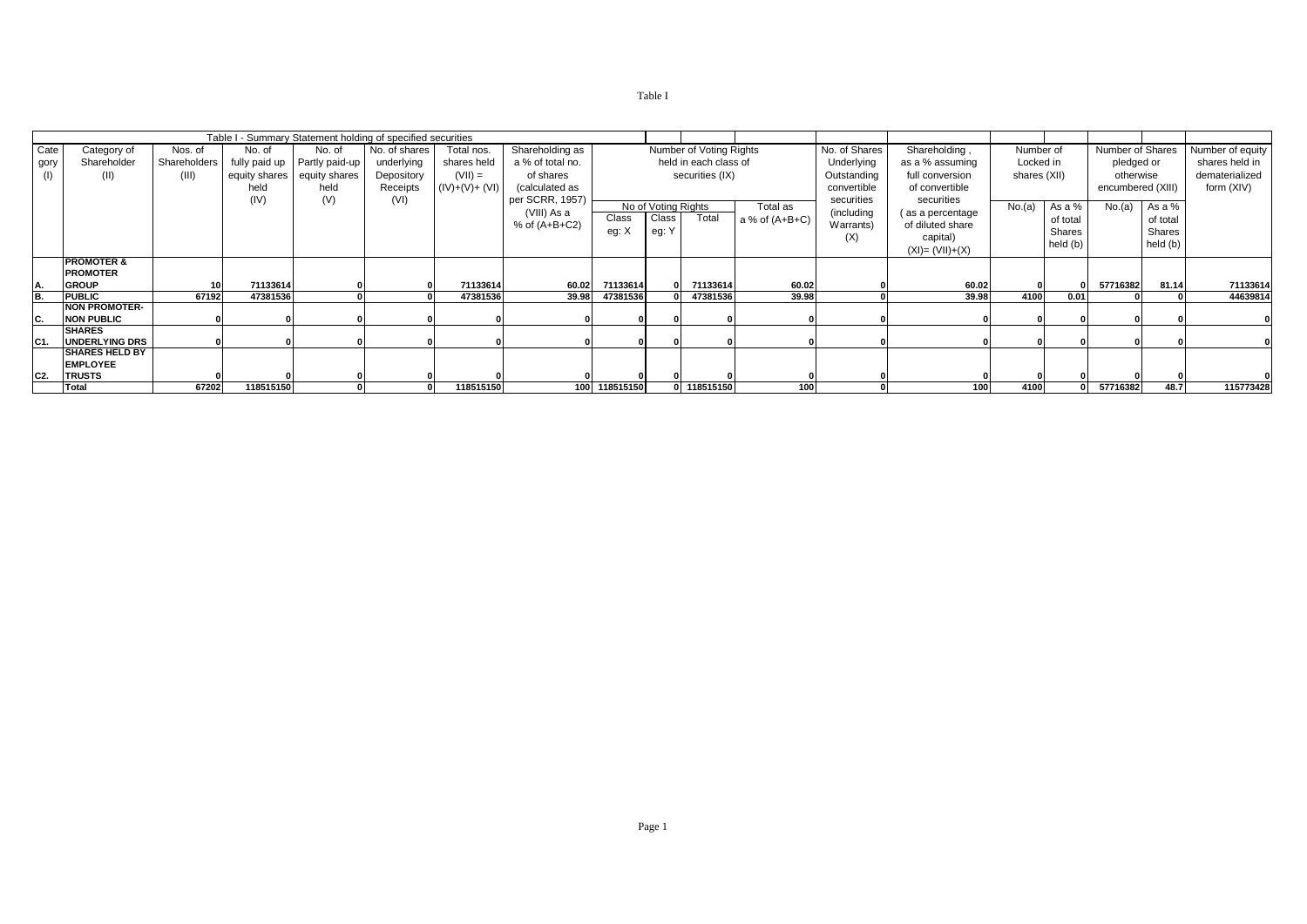|                                                                                                                                                                                                                |                                                                           |              |                    | Table II - Statement showing shareholding pattern of the Promoter and Promoter Group |            |                    |                    |                         |                     |                       |              |                               |                    |                 |                  |                                   |                  |                    |
|----------------------------------------------------------------------------------------------------------------------------------------------------------------------------------------------------------------|---------------------------------------------------------------------------|--------------|--------------------|--------------------------------------------------------------------------------------|------------|--------------------|--------------------|-------------------------|---------------------|-----------------------|--------------|-------------------------------|--------------------|-----------------|------------------|-----------------------------------|------------------|--------------------|
| Category & Name                                                                                                                                                                                                | PAN<br>Nos. of<br>No. of<br>Partly paid-up<br>No. of shares<br>Total nos. |              |                    |                                                                                      |            |                    | Shareholding@41    | Number of Voting Rights |                     |                       |              | No. of Shares<br>Shareholding | Number of          |                 | Number of Shares |                                   | Number of equity |                    |
| of the Shareholders                                                                                                                                                                                            | (II)                                                                      | Shareholder  | fully paid up      | equity shares                                                                        | underlying | shares held        | calculated as      |                         |                     | held in each class of |              | Underlying                    |                    | as a % assuming |                  | Locked in<br>pledged or otherwise |                  | shares held in     |
|                                                                                                                                                                                                                |                                                                           | (III)        | equity shares      | held                                                                                 | Depository | $(VII =$           | per SCRR, 1957     |                         |                     | securities (IX)       |              | Outstanding                   | full conversion    | shares (XII)    |                  | encumbered (XIII)                 |                  | dematerialized     |
|                                                                                                                                                                                                                |                                                                           |              | held               | (V)                                                                                  | Receipts   | $IV + V + VI$      | As a % of (A+B+C2) |                         |                     |                       |              | convertible                   | of convertible     |                 |                  |                                   |                  | form (XIV)         |
|                                                                                                                                                                                                                |                                                                           |              | (IV)               |                                                                                      | (VI)       |                    | (VIII)             |                         |                     |                       |              | securities                    | securities         |                 |                  |                                   |                  |                    |
|                                                                                                                                                                                                                |                                                                           |              |                    |                                                                                      |            |                    |                    |                         | No of Voting Rights |                       | Total as     | (including                    | (as a percentage   | No.(a)          | As a %           | No.(a)                            | As a %           |                    |
|                                                                                                                                                                                                                |                                                                           |              |                    |                                                                                      |            |                    |                    | Class                   | Class               | Total                 | a % of       | Warrants)                     | of diluted share   |                 | of total         |                                   | of total         |                    |
|                                                                                                                                                                                                                |                                                                           |              |                    |                                                                                      |            |                    |                    | $\times$                | Y                   |                       | Total        |                               |                    |                 | <b>Shares</b>    |                                   | Shares           |                    |
|                                                                                                                                                                                                                |                                                                           |              |                    |                                                                                      |            |                    |                    |                         |                     |                       | Voting       | (X)                           | capital)           |                 | held (b)         |                                   | held (b)         |                    |
|                                                                                                                                                                                                                |                                                                           |              |                    |                                                                                      |            |                    |                    |                         |                     |                       | rights       |                               | $(XI) = (VII)+(X)$ |                 |                  |                                   |                  |                    |
| <b>INDIAN</b>                                                                                                                                                                                                  |                                                                           |              |                    |                                                                                      |            |                    |                    |                         |                     |                       |              |                               | as a % of A+B+C2   |                 |                  |                                   |                  |                    |
| Individuals/Hindu undivided                                                                                                                                                                                    |                                                                           |              |                    |                                                                                      |            |                    |                    |                         |                     |                       |              |                               |                    |                 |                  |                                   |                  |                    |
| Family<br>а.                                                                                                                                                                                                   |                                                                           |              | 507152             |                                                                                      |            | 507152             | 0.43               | 507152                  |                     | 507152                | 0.43         |                               | 0.43               | $\Omega$        |                  |                                   |                  | 507152             |
| Names:                                                                                                                                                                                                         |                                                                           |              |                    |                                                                                      |            |                    |                    |                         |                     |                       |              |                               |                    |                 |                  |                                   |                  |                    |
| SHRADHA AGARWALA                                                                                                                                                                                               | ACTPA8806F                                                                |              | 200000             |                                                                                      |            | 200000             | 0.17               | 200000                  |                     | 200000                | 0.17         |                               | 0.17               |                 |                  |                                   |                  | 200000             |
| <b>JYOTSNA PODDAR</b>                                                                                                                                                                                          | AFGPP2539E                                                                |              | 157152             |                                                                                      |            | 157152             | 0.13               | 157152                  |                     | 157152                | 0.13         |                               | 0.13               | $\Omega$        | $\Omega$         |                                   | $\Omega$         | 157152             |
| GAURAV AGARWALA                                                                                                                                                                                                | AEHPA6396L                                                                |              | 150000             |                                                                                      |            | 150000             | 0.13               | 150000                  |                     | 150000                | 0.13         |                               | 0.13               |                 | $\Omega$         |                                   |                  | 150000             |
| Central Government/                                                                                                                                                                                            |                                                                           |              |                    |                                                                                      |            |                    |                    |                         |                     |                       |              |                               |                    |                 |                  |                                   |                  |                    |
| <b>State Government(s)</b><br>b.                                                                                                                                                                               |                                                                           |              |                    |                                                                                      |            |                    |                    |                         |                     |                       |              |                               |                    | $\Omega$        |                  |                                   |                  | 0                  |
| <b>Financial Institutions/</b>                                                                                                                                                                                 |                                                                           |              |                    |                                                                                      |            |                    |                    |                         |                     |                       |              |                               |                    |                 |                  |                                   |                  |                    |
| <b>Banks</b><br>c.                                                                                                                                                                                             |                                                                           |              |                    |                                                                                      |            |                    |                    |                         |                     |                       |              |                               |                    | $\Omega$        |                  |                                   |                  | $\Omega$           |
| <b>ANY OTHER</b><br>d.                                                                                                                                                                                         |                                                                           |              |                    |                                                                                      |            |                    |                    |                         |                     |                       |              |                               |                    |                 |                  |                                   |                  |                    |
| <b>Bodies Corporate</b>                                                                                                                                                                                        |                                                                           |              | 69667103           |                                                                                      |            | 69667103           |                    | 58.78 69667103          |                     | 0 69667103            | 58.78        |                               | 58.78              |                 |                  | 0 57716382                        | 81.14            | 69667103           |
| Names:                                                                                                                                                                                                         |                                                                           |              |                    |                                                                                      |            |                    |                    |                         |                     |                       |              |                               |                    |                 |                  |                                   |                  |                    |
| ZUARI AGRO CHEMICALS LIMITED AAACZ3924H                                                                                                                                                                        |                                                                           |              | 64028362           |                                                                                      |            | 64028362           |                    | 54.03 64028362          |                     | 0 64028362            | 54.03        |                               | 54.03              |                 |                  | 57716382                          | 81.14            | 64028362           |
| <b>ADVENTZ FINANCE PRIVATE</b>                                                                                                                                                                                 |                                                                           |              |                    |                                                                                      |            |                    |                    |                         |                     |                       |              |                               |                    |                 |                  |                                   |                  |                    |
| <b>IMITED</b><br>MCDOWELL HOLDINGS LIMITED                                                                                                                                                                     | AABCB3016H<br>AAECM1162E                                                  |              | 4075361<br>1257186 |                                                                                      |            | 4075361<br>1257186 | 3.44<br>1.06       | 4075361<br>1257186      |                     | 4075361<br>1257186    | 3.44<br>1.06 |                               | 3.44<br>1.06       |                 | $\Omega$         |                                   |                  | 4075361<br>1257186 |
| ZUARI GLOBAL LIMITED                                                                                                                                                                                           | AAACZ0306P                                                                |              | 306194             |                                                                                      |            | 306194             | 0.26               | 306194                  |                     | 306194                | 0.26         |                               | 0.26               | $\Omega$        | $\Omega$         |                                   | $\Omega$         | 306194             |
| UNITED BREWERIES HOLDINGS                                                                                                                                                                                      |                                                                           |              |                    |                                                                                      |            |                    |                    |                         |                     |                       |              |                               |                    |                 |                  |                                   |                  |                    |
| <b>IMITED</b>                                                                                                                                                                                                  | AAACU2307D                                                                |              |                    |                                                                                      |            |                    |                    |                         |                     |                       |              |                               |                    | $\Omega$        |                  |                                   |                  | $\Omega$           |
| KINGFISHER FINVEST INDIA                                                                                                                                                                                       |                                                                           |              |                    |                                                                                      |            |                    |                    |                         |                     |                       |              |                               |                    |                 |                  |                                   |                  |                    |
| LIMITED                                                                                                                                                                                                        | AABCV9224B                                                                |              |                    |                                                                                      |            |                    |                    |                         |                     |                       |              |                               |                    |                 |                  |                                   |                  | $\Omega$           |
|                                                                                                                                                                                                                |                                                                           |              |                    |                                                                                      |            |                    |                    |                         |                     |                       |              |                               |                    |                 |                  |                                   |                  |                    |
| Sub-Total (A)(1)                                                                                                                                                                                               |                                                                           |              | 70174255           |                                                                                      |            | 70174255           |                    | 59.21 70174255          |                     | 0 70174255            | 59.21        |                               | 59.21              |                 | $\mathbf{0}$     | 57716382                          | 81.14            | 70174255           |
|                                                                                                                                                                                                                |                                                                           |              |                    |                                                                                      |            |                    |                    |                         |                     |                       |              |                               |                    |                 |                  |                                   |                  |                    |
| <b>FOREIGN</b>                                                                                                                                                                                                 |                                                                           |              |                    |                                                                                      |            |                    |                    |                         |                     |                       |              |                               |                    |                 |                  |                                   |                  |                    |
| <b>Individuals (Non-</b>                                                                                                                                                                                       |                                                                           |              |                    |                                                                                      |            |                    |                    |                         |                     |                       |              |                               |                    |                 |                  |                                   |                  |                    |
| <b>Resident Individuals/</b>                                                                                                                                                                                   |                                                                           |              |                    |                                                                                      |            |                    |                    |                         |                     |                       |              |                               |                    |                 |                  |                                   |                  |                    |
| Foreign Individuals)<br>а.                                                                                                                                                                                     |                                                                           |              | 959359             | $\Omega$                                                                             |            | 959359             | 0.81               | 959359                  |                     | 959359                | 0.81         |                               | 0.81               | $\Omega$        | $\Omega$         |                                   |                  | 959359             |
| Names:<br>AKSHAY PODDAR                                                                                                                                                                                        | AFUPP0096C                                                                |              | 959359             |                                                                                      |            | 959359             | 0.81               | 959359                  |                     | 959359                | 0.81         |                               | 0.81               |                 | $\Omega$         |                                   |                  | 959359             |
| Government<br>b.                                                                                                                                                                                               |                                                                           |              |                    |                                                                                      |            |                    |                    |                         |                     | $\Omega$              | 0            |                               | $\mathbf{0}$       |                 | $\mathbf{0}$     |                                   |                  | $\mathbf{0}$       |
| <b>Institutions</b>                                                                                                                                                                                            |                                                                           | $\mathbf{0}$ | $\mathbf{0}$       | $\Omega$                                                                             |            | $\Omega$           | $\Omega$           |                         |                     | $\Omega$              | $\mathbf{0}$ | $\mathbf{0}$                  | $\mathbf{0}$       | $\Omega$        | $\mathbf{0}$     | $\Omega$                          | $\Omega$         | $\mathbf{0}$       |
| Foreign Portfolio Investor<br>d.                                                                                                                                                                               |                                                                           |              | $\Omega$           |                                                                                      |            |                    | $\Omega$           | £                       |                     | $\Omega$              | $\Omega$     | $\Omega$                      | $\Omega$           |                 | $\Omega$         |                                   | n                | $\mathbf{0}$       |
| <b>ANY OTHER</b>                                                                                                                                                                                               |                                                                           |              |                    |                                                                                      |            |                    |                    |                         |                     |                       |              |                               |                    |                 |                  |                                   |                  |                    |
| <b>Chairman and Directors</b>                                                                                                                                                                                  |                                                                           | $\Omega$     | $\mathbf{r}$       | $\mathbf{r}$                                                                         | $\Omega$   | $\Omega$           | $\Omega$           | $\Omega$                | $\Omega$            | $\Omega$              | $\Omega$     | $\Omega$                      | $\Omega$           | $\Omega$        | $\Omega$         | U                                 | $\Omega$         | $\Omega$           |
|                                                                                                                                                                                                                |                                                                           |              |                    |                                                                                      |            |                    |                    |                         |                     |                       |              |                               |                    |                 |                  |                                   |                  |                    |
| Sub-Total (A)(2)                                                                                                                                                                                               |                                                                           |              | 959359             |                                                                                      |            | 959359             | 0.81               | 959359                  |                     | 959359                | 0.81         |                               | 0.81               |                 |                  |                                   |                  | 959359             |
|                                                                                                                                                                                                                |                                                                           |              |                    |                                                                                      |            |                    |                    |                         |                     |                       |              |                               |                    |                 |                  |                                   |                  |                    |
| <b>Total Shareholding of Promoter</b>                                                                                                                                                                          |                                                                           |              |                    |                                                                                      |            |                    |                    |                         |                     |                       |              |                               |                    |                 |                  |                                   |                  |                    |
| and Promoter Group (A)=                                                                                                                                                                                        |                                                                           |              |                    |                                                                                      |            |                    |                    |                         |                     |                       |              |                               |                    |                 |                  |                                   |                  |                    |
| $(A)(1)+(A)(2)$                                                                                                                                                                                                |                                                                           | 10           | 71133614           | $\Omega$                                                                             | $\Omega$   | 71133614           |                    | 60.02 71133614          |                     | 0 71133614            | 60.02        |                               | 60.02              | $\Omega$        | 0                | 57716382                          | 48.7             | 71133614           |
|                                                                                                                                                                                                                |                                                                           |              |                    |                                                                                      |            |                    |                    |                         |                     |                       |              |                               |                    |                 |                  |                                   |                  |                    |
| Details of Shares which remain unclaimed may be given hear along with details such as number of shareholders, outstanding shares held in demat/unclaimed suspense account, voting rights which are frozen etc. |                                                                           |              |                    |                                                                                      |            |                    |                    |                         |                     |                       |              |                               |                    |                 |                  |                                   |                  |                    |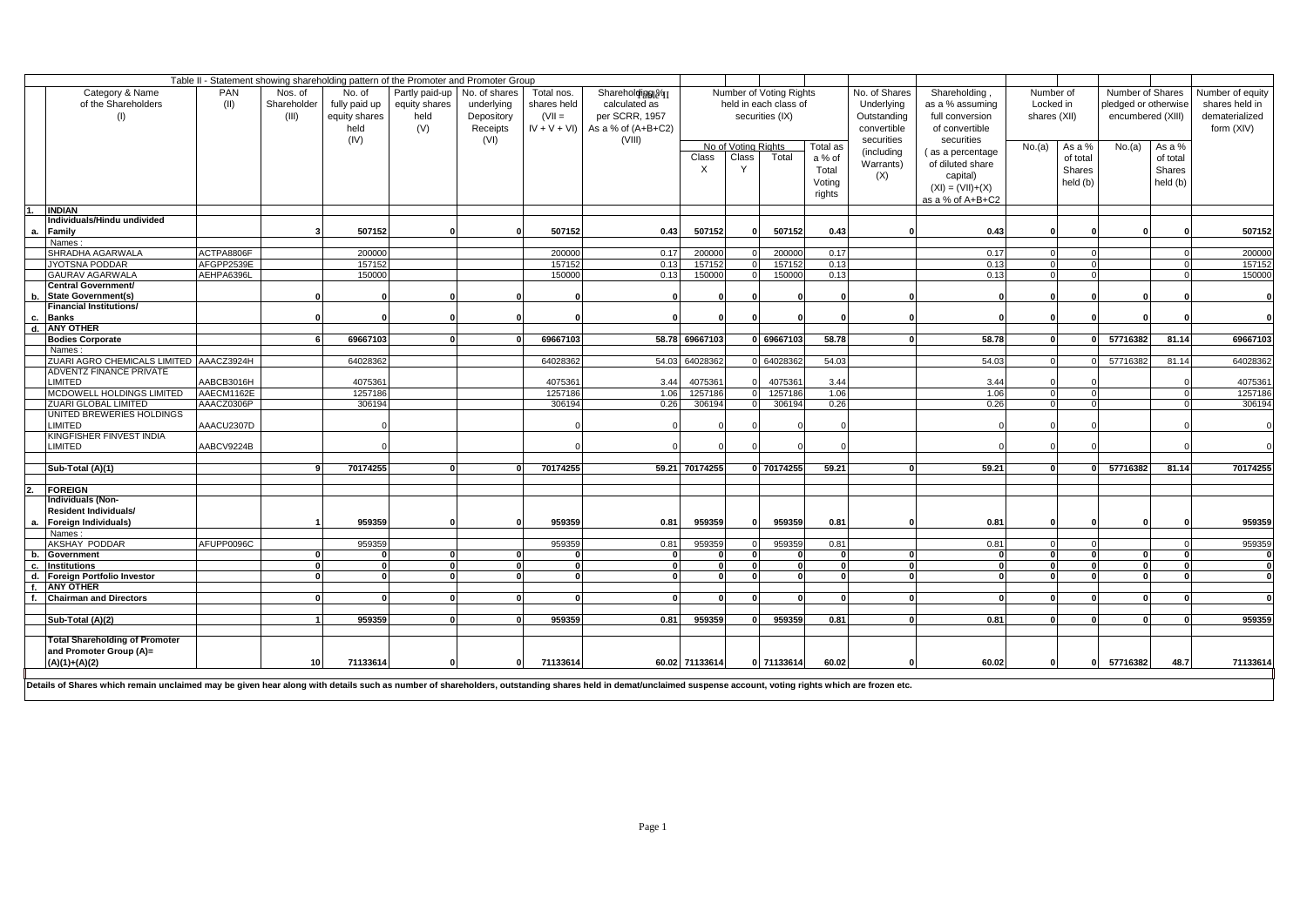|            |                                                                                                                                                                                                                |            |                      |                          | Table III - Statement showing shareholding pattern of the Public shareholder |                          |               |                     |                |                     |                         |            |               |                           |              |              |            |                      |                         |
|------------|----------------------------------------------------------------------------------------------------------------------------------------------------------------------------------------------------------------|------------|----------------------|--------------------------|------------------------------------------------------------------------------|--------------------------|---------------|---------------------|----------------|---------------------|-------------------------|------------|---------------|---------------------------|--------------|--------------|------------|----------------------|-------------------------|
|            | Category & Name                                                                                                                                                                                                | <b>PAN</b> | Nos. of              | No. of                   | Partly paid-up                                                               | No. of shares            | Total nos.    | Shareholding %      |                |                     | Number of Voting Rights |            | No. of Shares | <b>Total Shareholding</b> | Number of    |              |            | Number of Shares     | Number of equity        |
|            | of the Shareholders                                                                                                                                                                                            | (II)       | Shareholder          | fully paid up            | equity shares                                                                | underlying               | shares held   | calculated as       |                |                     | held in each class of   |            | Underlying    | as a % assuming           | Locked in    |              |            | pledged or otherwise | shares held in          |
|            | (1)                                                                                                                                                                                                            |            | (III)                | equity shares            | held                                                                         | Depository               | $(VII =$      | per SCRR, 1957      |                |                     | securities IX)          |            | Outstanding   | full conversion           | shares (XII) |              |            | encumbered (XIII)    | dematerialized          |
|            |                                                                                                                                                                                                                |            |                      | held                     | (V)                                                                          | Receipts                 | $IV + V + VI$ | As a % of (APBICLE) |                |                     |                         |            | convertible   | of convertible            |              |              |            |                      | form (XIV)              |
|            |                                                                                                                                                                                                                |            |                      | (IV)                     |                                                                              | (VI)                     |               | (VIII)              |                | No of Voting Rights |                         | Total as   | securities    | securities                | No.(a)       | As a %       | No.(a)     | As a %               |                         |
|            |                                                                                                                                                                                                                |            |                      |                          |                                                                              |                          |               |                     | Class          | Class               | Total                   | a % of     | (including    | (as a percentage          |              | of total     | Not applic | of total             |                         |
|            |                                                                                                                                                                                                                |            |                      |                          |                                                                              |                          |               |                     | $\times$       | Y                   |                         |            | Warrants)     | of diluted share          |              | Shares       | able)      | Shares               |                         |
|            |                                                                                                                                                                                                                |            |                      |                          |                                                                              |                          |               |                     |                |                     |                         | Total      | (X)           | capital)                  |              | held (b)     |            | held                 |                         |
|            |                                                                                                                                                                                                                |            |                      |                          |                                                                              |                          |               |                     |                |                     |                         | Voting     |               | (XI)                      |              |              |            | (Not appli           |                         |
|            |                                                                                                                                                                                                                |            |                      |                          |                                                                              |                          |               |                     |                |                     |                         | rights     |               |                           |              |              |            | cable) (b)           |                         |
|            | <b>INSTITUTIONS</b>                                                                                                                                                                                            |            |                      |                          |                                                                              |                          |               |                     |                |                     |                         |            |               |                           |              |              |            |                      |                         |
| а.         | <b>Mutual Funds/</b>                                                                                                                                                                                           |            |                      | 10000                    |                                                                              | $\Omega$                 | 10000         | 0.01                | 10000          |                     | 10000                   | 0.01       |               | 0.01                      |              | $\mathbf{0}$ | <b>NA</b>  |                      | 10000                   |
| <b>b</b> . | <b>Venture Capital Funds</b>                                                                                                                                                                                   |            | ΩI<br>ΩI             | $\Omega$<br>$\mathbf{r}$ | $\mathbf{r}$<br>$\mathbf{r}$                                                 | $\mathbf{r}$<br>$\Omega$ | 0             | $\mathbf{0}$        | $\Omega$       | n                   | $\Omega$                |            |               | $\mathbf{0}$              | $\mathbf{0}$ | 0            | <b>NA</b>  |                      | 0                       |
| с.         | <b>Alternate Investment Funds</b><br><b>Foreign Venture</b>                                                                                                                                                    |            |                      |                          |                                                                              |                          | $\mathbf{0}$  | $\mathbf{0}$        | $\Omega$       |                     | $\Omega$                |            |               | $\Omega$                  | $\Omega$     | $\mathbf{0}$ | <b>NA</b>  |                      | $\mathbf 0$             |
| d.         | <b>Capital Investors</b>                                                                                                                                                                                       |            |                      |                          |                                                                              |                          |               |                     |                |                     |                         |            |               |                           |              |              | <b>NA</b>  |                      | $\mathbf{0}$            |
|            | Foreign Portfolio                                                                                                                                                                                              |            |                      |                          |                                                                              |                          |               |                     |                |                     |                         |            |               |                           |              |              |            |                      |                         |
| е.         | <b>Investor (Corporate)</b>                                                                                                                                                                                    |            |                      | 402583                   |                                                                              |                          | 402583        | 0.34                | 402583         |                     | 402583                  | 0.34       |               | 0.34                      |              |              | <b>NA</b>  |                      | 402583                  |
| e.         | NRI - Repat-Minor                                                                                                                                                                                              |            | $\mathbf{0}$         |                          | 0                                                                            | $\mathbf{0}$             |               | $\mathbf{0}$        | $\bf{0}$       | $\mathbf{0}$        |                         |            |               |                           | $\mathbf{0}$ | $\mathbf{0}$ | <b>NA</b>  |                      | $\overline{\mathbf{0}}$ |
|            | Financial Institutions/                                                                                                                                                                                        |            |                      |                          |                                                                              |                          |               |                     |                |                     |                         |            |               |                           |              |              |            |                      |                         |
|            | <b>Banks</b>                                                                                                                                                                                                   |            | 245                  | 216984                   |                                                                              |                          | 216984        | 0.18                | 216984         |                     | 216984                  | 0.18       |               | 0.18                      |              |              | <b>NA</b>  |                      | 853                     |
| g.         | <b>Insurance Companies</b>                                                                                                                                                                                     |            | $\overline{1}$       | 400                      | n l                                                                          | $\mathbf{r}$             | 400           | $\Omega$            | 400            | $\mathbf{r}$        | 400                     | - 0        | $\mathbf{r}$  |                           |              | $\Omega$     | <b>NA</b>  |                      | $\bf{0}$                |
| h.         | Provident Funds/<br><b>Pension Funds</b>                                                                                                                                                                       |            |                      |                          |                                                                              |                          |               |                     |                |                     |                         | - 0        |               |                           |              |              | <b>NA</b>  |                      | $\mathbf 0$             |
| i.         | <b>ANY OTHER</b>                                                                                                                                                                                               |            |                      |                          |                                                                              |                          |               |                     |                |                     |                         |            |               |                           |              |              |            |                      |                         |
| i.         | <b>Market Maker</b>                                                                                                                                                                                            |            | $\Omega$             | $\mathbf{r}$             |                                                                              |                          | $\Omega$      | $\Omega$            | $\Omega$       | n                   |                         |            |               | $\Omega$                  |              | $\Omega$     | <b>NA</b>  |                      | $\overline{\mathbf{0}}$ |
|            |                                                                                                                                                                                                                |            |                      |                          |                                                                              |                          |               |                     |                |                     |                         |            |               |                           |              |              |            |                      |                         |
|            | Sub-Total (B)(1)                                                                                                                                                                                               |            | 251                  | 629967                   | $\Omega$                                                                     | $\mathbf{0}$             | 629967        | 0.53                | 629967         | οI                  | 629967                  | 0.53       | O             | 0.53                      | $\mathbf{0}$ | $\mathbf{0}$ |            |                      | 413436                  |
|            |                                                                                                                                                                                                                |            |                      |                          |                                                                              |                          |               |                     |                |                     |                         |            |               |                           |              |              |            |                      |                         |
|            | Central Government/                                                                                                                                                                                            |            |                      |                          |                                                                              |                          |               |                     |                |                     |                         |            |               |                           |              |              |            |                      |                         |
|            | State Government(s)/<br>President of India                                                                                                                                                                     |            |                      | 1051939                  |                                                                              |                          | 1051939       | 0.89                | 1051939        |                     | 1051939                 | 0.89       |               | 0.89                      |              |              | <b>NA</b>  |                      | 1050489                 |
|            |                                                                                                                                                                                                                |            |                      |                          |                                                                              |                          |               |                     |                |                     |                         |            |               |                           |              |              |            |                      |                         |
|            | Sub-Total (B)(2)                                                                                                                                                                                               |            |                      | 1051939                  | $\mathbf{r}$                                                                 |                          | 1051939       | 0.89                | 1051939        |                     | 1051939                 | 0.89       |               | 0.89                      |              | $\Omega$     |            |                      | 1050489                 |
|            |                                                                                                                                                                                                                |            |                      |                          |                                                                              |                          |               |                     |                |                     |                         |            |               |                           |              |              |            |                      |                         |
|            | <b>NON-INSTITUTIONS</b>                                                                                                                                                                                        |            |                      |                          |                                                                              |                          |               |                     |                |                     |                         |            |               |                           |              |              |            |                      |                         |
| а.         | <b>INDIVIDUALS -</b><br>. Individual shareholders                                                                                                                                                              |            |                      |                          |                                                                              |                          |               |                     |                |                     |                         |            |               |                           |              |              |            |                      |                         |
|            | holding nominal share capital                                                                                                                                                                                  |            |                      |                          |                                                                              |                          |               |                     |                |                     |                         |            |               |                           |              |              |            |                      |                         |
|            | up to Rs. 2 lakhs.                                                                                                                                                                                             |            | 64699                | 23843923                 |                                                                              |                          | 23843923      |                     | 20.12 23843923 |                     | 0 23843923              | 20.12      |               | 20.12                     | 4100         | 0.01         | <b>NA</b>  |                      | 21469024                |
|            | II. Individual shareholders                                                                                                                                                                                    |            |                      |                          |                                                                              |                          |               |                     |                |                     |                         |            |               |                           |              |              |            |                      |                         |
|            | holding nominal share capital                                                                                                                                                                                  |            |                      |                          |                                                                              |                          |               |                     |                |                     |                         |            |               |                           |              |              |            |                      |                         |
|            | in excess of Rs. 2 lakhs.                                                                                                                                                                                      |            | 156                  | 10427327                 |                                                                              |                          | 10427327      | 8.8                 | 10427327       |                     | 10427327                | 8.8        |               | 8.8                       |              |              | <b>NA</b>  |                      | 10353125                |
|            | Names:                                                                                                                                                                                                         | ADOPD7812J |                      |                          |                                                                              |                          |               |                     |                |                     |                         |            |               |                           |              |              |            |                      | 1778610                 |
|            | <b>DOLLY KHANNA</b><br><b>NBFCs registered</b>                                                                                                                                                                 |            |                      | 1778610                  |                                                                              |                          | 177861        | 1.5                 | 1778610        |                     | 1778610                 | 1.5        |               | 1.5                       |              |              |            |                      |                         |
| b.         | with RBI                                                                                                                                                                                                       |            |                      |                          |                                                                              |                          |               |                     |                |                     |                         |            |               |                           |              |              | <b>NA</b>  |                      | $\mathbf{0}$            |
| c.         | <b>Employee Trusts</b>                                                                                                                                                                                         |            | ΩI                   | $\mathbf{r}$             | $\mathbf{r}$                                                                 | $\mathbf{r}$             | $\mathbf{r}$  | $\mathbf{u}$        | $\mathbf 0$    | $\mathbf{0}$        | $\mathbf{r}$            | $\sqrt{2}$ |               | $\mathbf{a}$              | $\Omega$     | $\mathbf{0}$ | <b>NA</b>  |                      | $\mathbf 0$             |
|            | <b>Overseas Depositories</b>                                                                                                                                                                                   |            |                      |                          |                                                                              |                          |               |                     |                |                     |                         |            |               |                           |              |              |            |                      |                         |
|            | (holding DRs)                                                                                                                                                                                                  |            |                      |                          |                                                                              |                          |               |                     |                |                     |                         |            |               |                           |              |              |            |                      |                         |
| d.         | (balancing figure)                                                                                                                                                                                             |            |                      |                          |                                                                              |                          |               |                     |                |                     |                         |            |               |                           |              |              | <b>NA</b>  |                      | $\mathbf{0}$            |
| е.         | <b>ANY OTHER</b><br><b>BODIES CORPORATE</b>                                                                                                                                                                    |            | 433                  | 5974171                  |                                                                              |                          | 5974171       | 5.04                | 5974171        |                     | 5974171                 | 5.04       |               | 5.04                      |              |              | <b>NA</b>  |                      | 5899931                 |
|            | <b>Clearing Members</b>                                                                                                                                                                                        |            | 105                  | 237538                   |                                                                              |                          | 237538        | 0.2                 | 237538         |                     | 237538                  | 0.2        |               | 0.2                       |              |              | <b>NA</b>  |                      | 237538                  |
|            | HINDU UNDIVIDED FAMILIES                                                                                                                                                                                       |            | 980                  | 1686022                  | $\mathbf{r}$                                                                 |                          | 1686022       | 1.42                | 1686022        |                     | 1686022                 | 1.42       |               | 1.42                      |              |              | <b>NA</b>  |                      | 1686022                 |
|            | <b>IEPF</b>                                                                                                                                                                                                    |            | $\blacktriangleleft$ | 2622348                  | $\sqrt{2}$                                                                   |                          | 2622348       | 2.21                | 2622348        |                     | 2622348                 | 2.21       |               | 2.21                      |              |              | <b>NA</b>  |                      | 2622348                 |
|            | Names:                                                                                                                                                                                                         |            |                      |                          |                                                                              |                          |               |                     |                |                     |                         |            |               |                           |              |              |            |                      |                         |
|            | <b>INVESTOR EDUCATION AND</b>                                                                                                                                                                                  |            |                      |                          |                                                                              |                          |               |                     |                |                     |                         |            |               |                           |              |              |            |                      |                         |
|            | PROTECTION FUND AUTHORITY                                                                                                                                                                                      |            |                      |                          |                                                                              |                          |               |                     |                |                     |                         |            |               |                           |              |              |            |                      |                         |
|            | MINISTRY OF CORPORATE AFFAIRS                                                                                                                                                                                  |            |                      | 2622348                  |                                                                              |                          | 2622348       | 2.21                | 2622348        |                     | 2622348                 | 2.21       |               | 2.21                      |              |              |            |                      | 2622348                 |
|            | NRI - Non-Repat                                                                                                                                                                                                |            | 209                  | 203748                   | $\Omega$                                                                     | $\Omega$                 | 203748        | 0.17                | 203748         | $\mathbf{0}$        | 203748                  | 0.17       |               | 0.17                      | $\Omega$     | $\Omega$     | <b>NA</b>  |                      | 203748                  |
|            | NRI - Repat                                                                                                                                                                                                    |            | 340                  | 625350                   |                                                                              | $\Omega$                 | 625350        | 0.53                | 625350         | <sup>0</sup>        | 625350                  | 0.53       |               | 0.53                      | $\Omega$     |              | <b>NA</b>  |                      | 625000                  |
|            | <b>OTHERS</b>                                                                                                                                                                                                  |            | $\mathbf{1}$         | 50                       |                                                                              |                          | 50            | $\Omega$            | 50             | O                   | 50                      |            |               | $\Omega$                  |              |              | <b>NA</b>  |                      | $\mathbf 0$             |
|            | <b>TRUSTS</b>                                                                                                                                                                                                  |            | 9                    | 79153                    | $\mathbf{0}$                                                                 | $\mathbf{r}$             | 79153         | 0.07                | 79153          | $\mathbf{0}$        | 79153                   | 0.07       |               | 0.07                      |              | $\mathbf{0}$ | <b>NA</b>  |                      | 79153                   |
|            | Sub-Total (B)(3)                                                                                                                                                                                               |            | 66933                | 45699630                 | $\Omega$                                                                     | $\Omega$                 | 45699630      |                     | 38.56 45699630 |                     | 0 45699630              | 38.56      | $\mathbf{r}$  | 38.56                     | 4100         | 0.01         |            |                      | 43175889                |
|            |                                                                                                                                                                                                                |            |                      |                          |                                                                              |                          |               |                     |                |                     |                         |            |               |                           |              |              |            |                      |                         |
|            | <b>Total Public Shareholding</b>                                                                                                                                                                               |            |                      |                          |                                                                              |                          |               |                     |                |                     |                         |            |               |                           |              |              |            |                      |                         |
|            | $(B)=(B)(1)+(B)(2)+(B)(3)$                                                                                                                                                                                     |            | 67192                | 47381536                 |                                                                              | $\Omega$                 | 47381536      |                     | 39.98 47381536 |                     | 47381536                | 39.98      | $\Omega$      | 39.98                     | 4100         | $\mathbf{0}$ |            |                      | 44639814                |
|            |                                                                                                                                                                                                                |            |                      |                          |                                                                              |                          |               |                     |                |                     |                         |            |               |                           |              |              |            |                      |                         |
|            | Details of the shareholders acting as persons in Concert including their Shareholding (No. and %):                                                                                                             |            |                      |                          |                                                                              |                          |               |                     |                |                     |                         |            |               |                           |              |              |            |                      |                         |
|            | Details of Shares which remain unclaimed may be given hear along with details such as number of shareholders, outstanding shares held in demat/unclaimed suspense account, voting rights which are frozen etc. |            |                      |                          |                                                                              |                          |               |                     |                |                     |                         |            |               |                           |              |              |            |                      |                         |
|            |                                                                                                                                                                                                                |            |                      |                          |                                                                              |                          |               |                     |                |                     |                         |            |               |                           |              |              |            |                      |                         |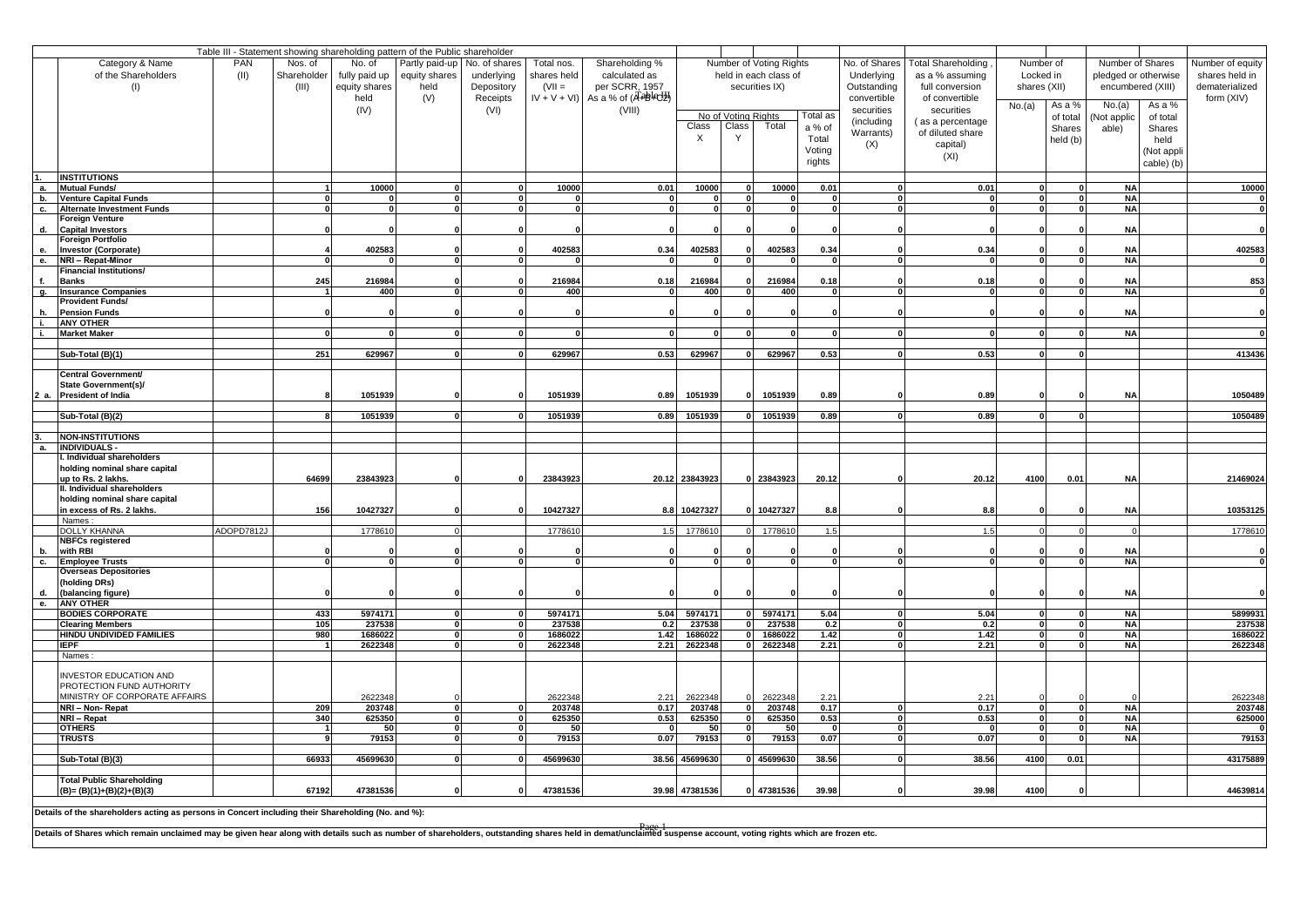| Table IV |                                                                                                      |                                                                                                                                                                                                                                                                                                                                                   |  |                                                                                               |     |                                            |                                                           |                                        |       |                                                               |              |                                                                     |                                                             |                                                                                          |        |                                          |                                |                                                               |                                |
|----------|------------------------------------------------------------------------------------------------------|---------------------------------------------------------------------------------------------------------------------------------------------------------------------------------------------------------------------------------------------------------------------------------------------------------------------------------------------------|--|-----------------------------------------------------------------------------------------------|-----|--------------------------------------------|-----------------------------------------------------------|----------------------------------------|-------|---------------------------------------------------------------|--------------|---------------------------------------------------------------------|-------------------------------------------------------------|------------------------------------------------------------------------------------------|--------|------------------------------------------|--------------------------------|---------------------------------------------------------------|--------------------------------|
|          |                                                                                                      |                                                                                                                                                                                                                                                                                                                                                   |  | Table IV - Statement showing shareholding pattern of the Non Promoter- Non Public shareholder |     |                                            |                                                           |                                        |       |                                                               |              |                                                                     |                                                             |                                                                                          |        |                                          |                                |                                                               |                                |
|          | Category & Name<br>of the Shareholders<br>(1)                                                        | PAN<br>Partly paid-up No. of shares<br>Shareholding %<br>Number of Voting Rights<br>No. of<br>Total nos.<br>Nos. of<br>held in each class of<br>fully paid up<br>underlying<br>shares held<br>calculated as<br>(II) Shareholder<br>equity shares<br>$(VII =$<br>per SCRR, 1957<br>securities (IX)<br>held<br>(III)<br>equity shares<br>Depository |  |                                                                                               |     | No. of Shares<br>Underlying<br>Outstanding | Total Shareholding,<br>as a % assuming<br>full conversion | Number of<br>Locked in<br>shares (XII) |       | Number of Shares<br>pledged or otherwise<br>encumbered (XIII) |              | Number of equity<br>shares held in<br>dematerialized                |                                                             |                                                                                          |        |                                          |                                |                                                               |                                |
|          |                                                                                                      |                                                                                                                                                                                                                                                                                                                                                   |  | held<br>(IV)                                                                                  | (V) | Receipts<br>(VI)                           | $IV + V + VI$                                             | As a % of $(A+B+C2)$<br>(VIII)         | Class | Class Total                                                   |              | No of Voting Rights Total as<br>a % of<br>Total<br>Voting<br>rights | convertible<br>securities<br>(including<br>Warrants)<br>(X) | of convertible<br>securities<br>(as a percentage<br>of diluted share<br>capital)<br>(XI) | No.(a) | As a %<br>of total<br>Shares<br>held (b) | No.(a)<br>(Not applic<br>able) | As a %<br>of total<br>Shares held<br>(Not appli<br>cable) (b) | form (XIV)<br>(Not applicable) |
|          | <b>Custodian - ADRs</b>                                                                              |                                                                                                                                                                                                                                                                                                                                                   |  |                                                                                               |     |                                            |                                                           |                                        | οI    |                                                               | $\Omega$     |                                                                     |                                                             |                                                                                          |        | οI                                       | <b>NA</b>                      |                                                               |                                |
|          | Custodian - GDRs                                                                                     |                                                                                                                                                                                                                                                                                                                                                   |  |                                                                                               |     |                                            |                                                           |                                        |       |                                                               |              |                                                                     |                                                             |                                                                                          |        |                                          | <b>NA</b>                      |                                                               |                                |
|          | <b>Custodian - Public</b>                                                                            |                                                                                                                                                                                                                                                                                                                                                   |  |                                                                                               |     |                                            |                                                           |                                        |       |                                                               |              |                                                                     |                                                             |                                                                                          |        |                                          | <b>NA</b>                      |                                                               |                                |
|          | <b>Custodian - SDRs</b>                                                                              |                                                                                                                                                                                                                                                                                                                                                   |  |                                                                                               |     |                                            |                                                           |                                        |       |                                                               |              |                                                                     |                                                             |                                                                                          |        |                                          | <b>NA</b>                      |                                                               |                                |
|          | Employee Benefit Trust<br>(under SEBI (Share based<br><b>Employee Benefit)</b><br>Regulations, 2014) |                                                                                                                                                                                                                                                                                                                                                   |  |                                                                                               |     |                                            |                                                           |                                        | 0     |                                                               | $\mathbf{0}$ |                                                                     |                                                             |                                                                                          |        |                                          | <b>NA</b>                      |                                                               |                                |
|          | <b>Total Non-Promoter- Non</b><br>Public Shareholding (C)=<br>$(C)(1)+(C)(2)$                        |                                                                                                                                                                                                                                                                                                                                                   |  |                                                                                               |     |                                            |                                                           |                                        |       |                                                               |              |                                                                     |                                                             |                                                                                          |        |                                          |                                |                                                               |                                |